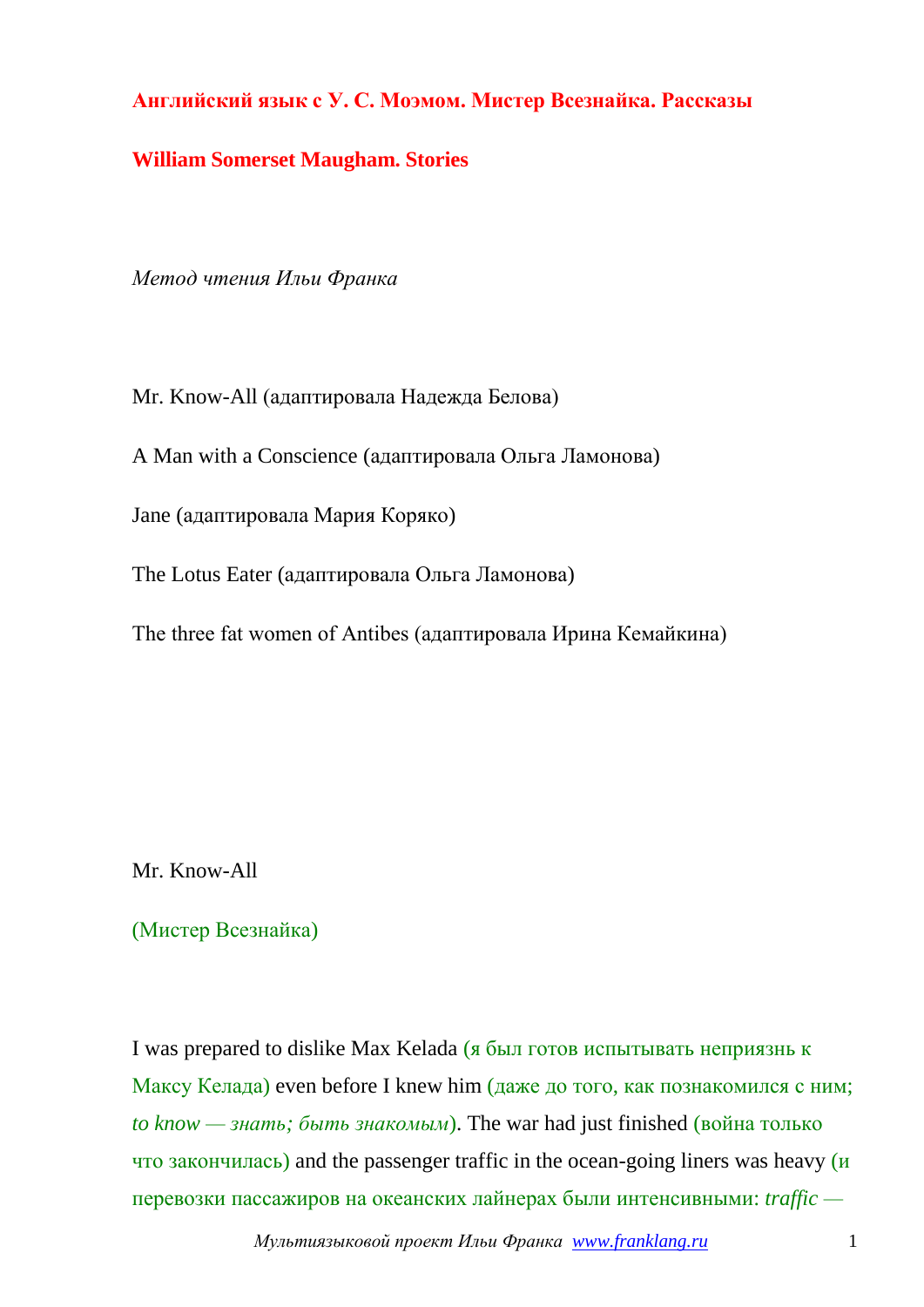*движение, транспорт; перевозки; heavy — тяжелый; интенсивный*). Accommodation was very hard to get (получить место на пароходе было очень трудно: *аccommodation – жилье; место /на пароходе/*) and you had to put up with whatever the agents chose to offer you (и вы должны были мириться со всем, что бы агенты ни решили предложить вам; *to put up — поднимать; терпеть, мириться /with – с/; whatever — любой, что бы ни; to choose – выбирать; решать*). You could not hope for a cabin to yourself (вы не могли надеяться на отдельную каюту: «каюту для себя») and I was thankful to be given one (и я был благодарен получить одну: «быть данным/одаренным»; *to give*), in which there were only two berths (в которой было только два места).

prepared [ $prr'$ peəd], passenger [ $'$ pæs $m\ddot{\sigma}$ ], berth [ $b\ddot{\sigma}$ : $\theta$ ]

I was prepared to dislike Max Kelada even before I knew him. The war had just finished and the passenger traffic in the ocean-going liners was heavy. Accommodation was very hard to get and you had to put up with whatever the agents chose to offer you. You could not hope for a cabin to yourself and I was thankful to be given one in which there were only two berths.

But when I was told the name of my companion (но когда мне сказали имя моего попутчика) my heart sank (мое сердце упало; *to sink — тонуть; низко падать*). It suggested closed portholes (это означало закрытые иллюминаторы; *to suggest — предлагать; означать*) and the night air rigidly excluded (и духота ночью: «ночной воздух жестко исключенный»). It was bad enough (довольно плохо было) to share a cabin for fourteen days with anyone (делить каюту в течение четырнадцати дней с кем-то). I was going from San Francisco to Yokohama (я ехал из Сан-Франциско в Йокогаму), but I should have looked upon it with less dismay (но я смотрел бы на это с меньшей тревогой) if my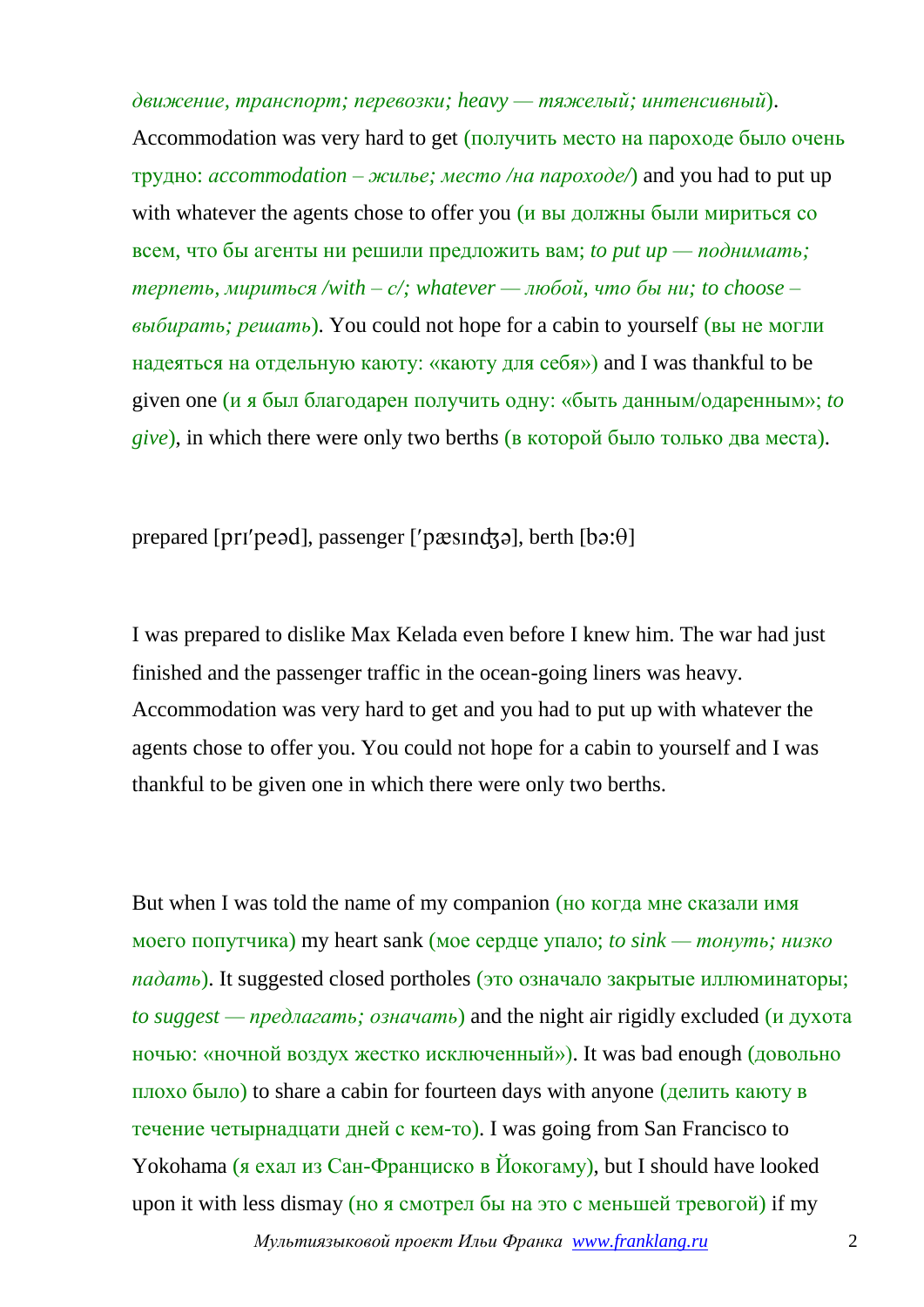fellow passenger`s name had been Smith or Brown (если бы имя моего попутчика было Смит или Браун).

companion [ $k$ əm' $p$ æn $j$ ən], heart [ $ha$ :t], suggest [sə' $d$  $z$ est], porthole [' $p$  $z$ :thəul]

But when I was told the name of my companion my heart sank. It suggested closed portholes and the night air rigidly excluded. It was bad enough to share a cabin for fourteen days with anyone. I was going from San Francisco to Yokohama, but I should have looked upon it with less dismay if my fellow passenger`s name had been Smith or Brown.

When I went on board (когда я поднялся на борт; *to go — udmu*); I found Mr Kelada`s luggage already below (я обнаружил, что багаж мистера Келада /был/ уже внизу = в каюте; *to find — найти; обнаруживать*). I did not like the look of it (мне не понравился его вид); there were too many labels on the suit-cases (было слишком много ярлыков на чемоданах), and the wardrobe trunk was too big (и кофр был очень большой: *wardrobe trunk — кофр, сундук-шкаф для верхней одежды*). He had unpacked his toilet things (он распаковал свои туалетные принадлежности), and I observed that he was a patron of the excellent Monsieur Coty (и я отметил, что он был клиентом великолепного мсье Коти: *to observe — наблюдать, понять; отметить*); for I saw on the washing-stand his scent (потому что я увидел на умывальнике его духи = /от Коти/; *scent аромат; духи*), his hair-wash (его шампунь) and his brilliantine (и его бриллиантин).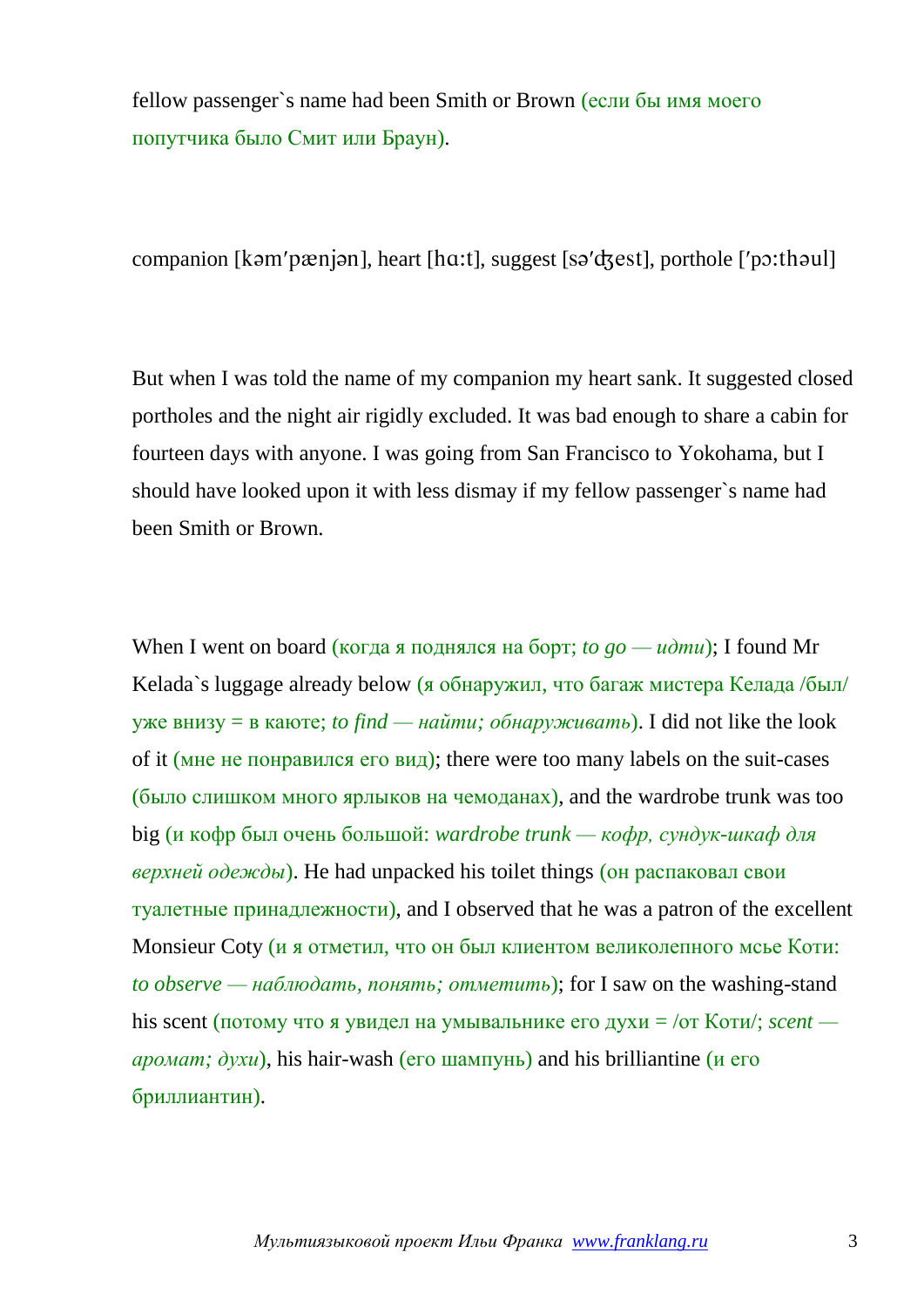luggage [' $\Lambda$ qidz], toilet ['tɔilit], observe [əb'zə:v], patron ['peitrən], Monsieur  $[mə'sjə:]$ 

When I went on board I found Mr Kelada`s luggage already below. I did not like the look of it; there were too many labels on the suit-cases, and the wardrobe trunk was too big. He had unpacked his toilet things, and I observed that he was a patron of the excellent Monsieur Coty; for I saw on the washing-stand his scent, his hairwash and his brilliantine.

Mr Kelada`s brushes (щетки мистера Келада), ebony with his monogram in gold (эбеновые = *из черного дерева* с его монограммой из золота), would have been all the better for a scrub (были бы лучше после чистки = не мешало бы помыть). I did not at all like Mr Kelada (мне совсем не нравился мистер Келада). I made my way into the smoking-room (я отправился в курительную комнату; *to make*   $way = npo$ *двигаться*). I called for a pack of cards (я попросил принести колоду карт: *to call — звать, звонить; призывать*) and began to play patience (и начал раскладывать пасьянс). I had scarcely started (я только начал) before a man came up to me and asked me (как ко мне подошел мужчина и спросил меня; *to come*) if he was right in thinking my name was so and so (верно ли он думает: «если он был прав, думая», /что/ меня зовут так-то и так-то).

patience [ $'$ pe $I$ [əns], scarcely [ $'$ skeəsl $I$ ], right [ $r$ a $I$ t]]

Mr Kelada`s brushes, ebony with his monogram in gold, would have been all the better for a scrub. I did not at all like Mr Kelada. I made my way into the smoking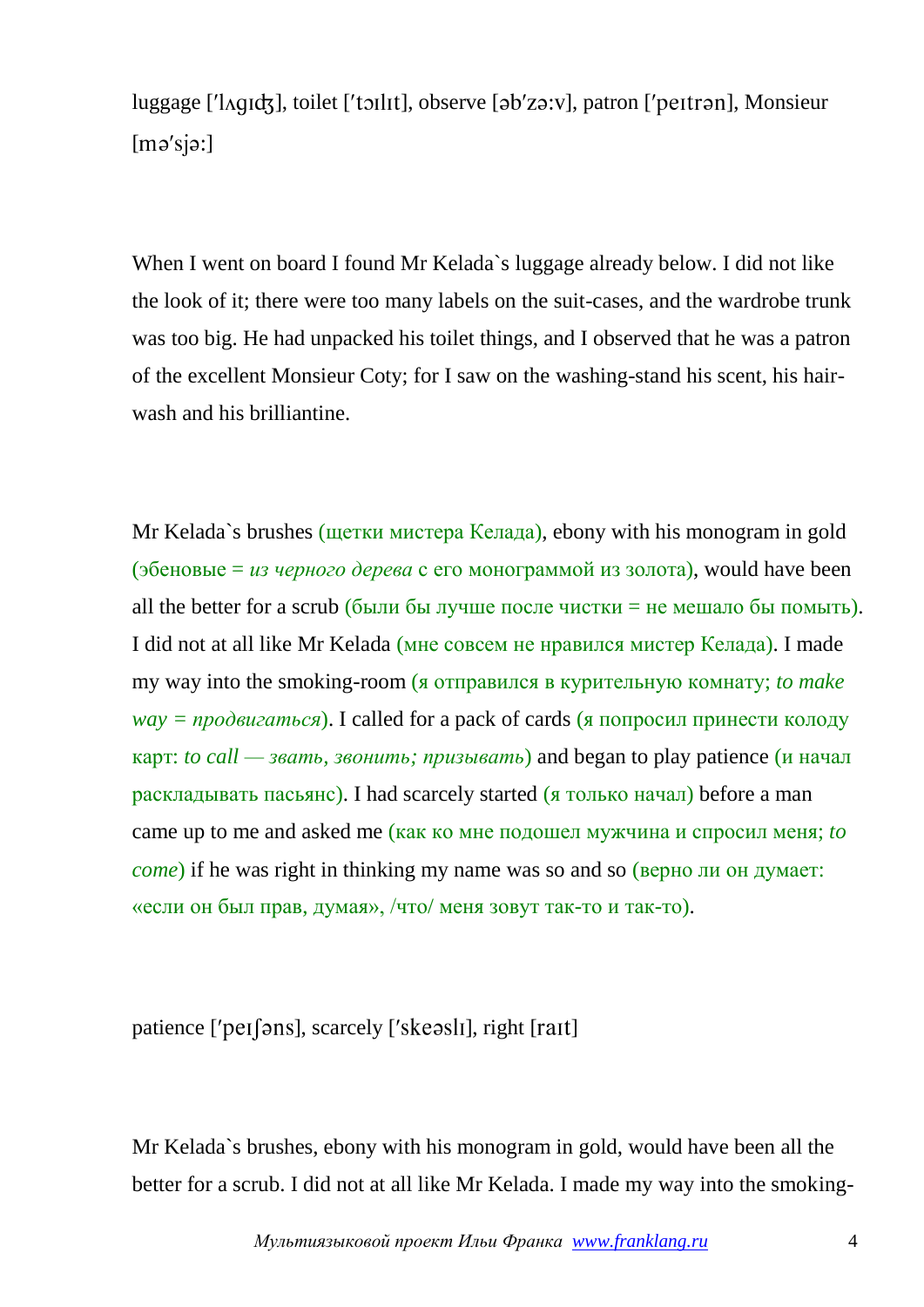room. I called for a pack of cards and began to play patience. I had scarcely started before a man came up to me and asked me if he was right in thinking my name was so and so.

"I am Mr Kelada," he added (он добавил), with a smile that showed a row of flashing teeth (с улыбкой, которая показала ряд сверкающих зубов), and sat down (и сел).

"Oh, yes, we`re sharing a cabin  $(ax, qa, MB$  делим каюту: *to share* — делить; *использовать совместно*), I think (я думаю)."

showed  $\lceil \lceil \frac{\text{d}}{\text{d}} \rceil$ , teeth  $\lceil \text{tI} : \theta \rceil$ , share  $\lceil \lceil \text{e} \cdot \theta \rceil$ 

"I am Mr Kelada," he added, with a smile that showed a row of flashing teeth, and sat down.

"Oh, yes, we`re sharing a cabin, I think."

"Bit of luck, I call it (счастливый случай: «кусочек счастья», я называю это). You never know (никогда не знаешь) who you`re going to be put in with (с кем будешь поселен; *to put – класть/помещать*). I was jolly glad when I heard you were English (я был очень рад, когда узнал, что вы англичанин: *to hear услышать; узнать*). I`m all for us English sticking together  $(x - 3a)$  то, /чтобы/ мы, англичане, держались вместе: *to be all for = одобрять; to stick втыкать; держать/ся/*) when we`re abroad (пока мы вне дома: *abroad — за*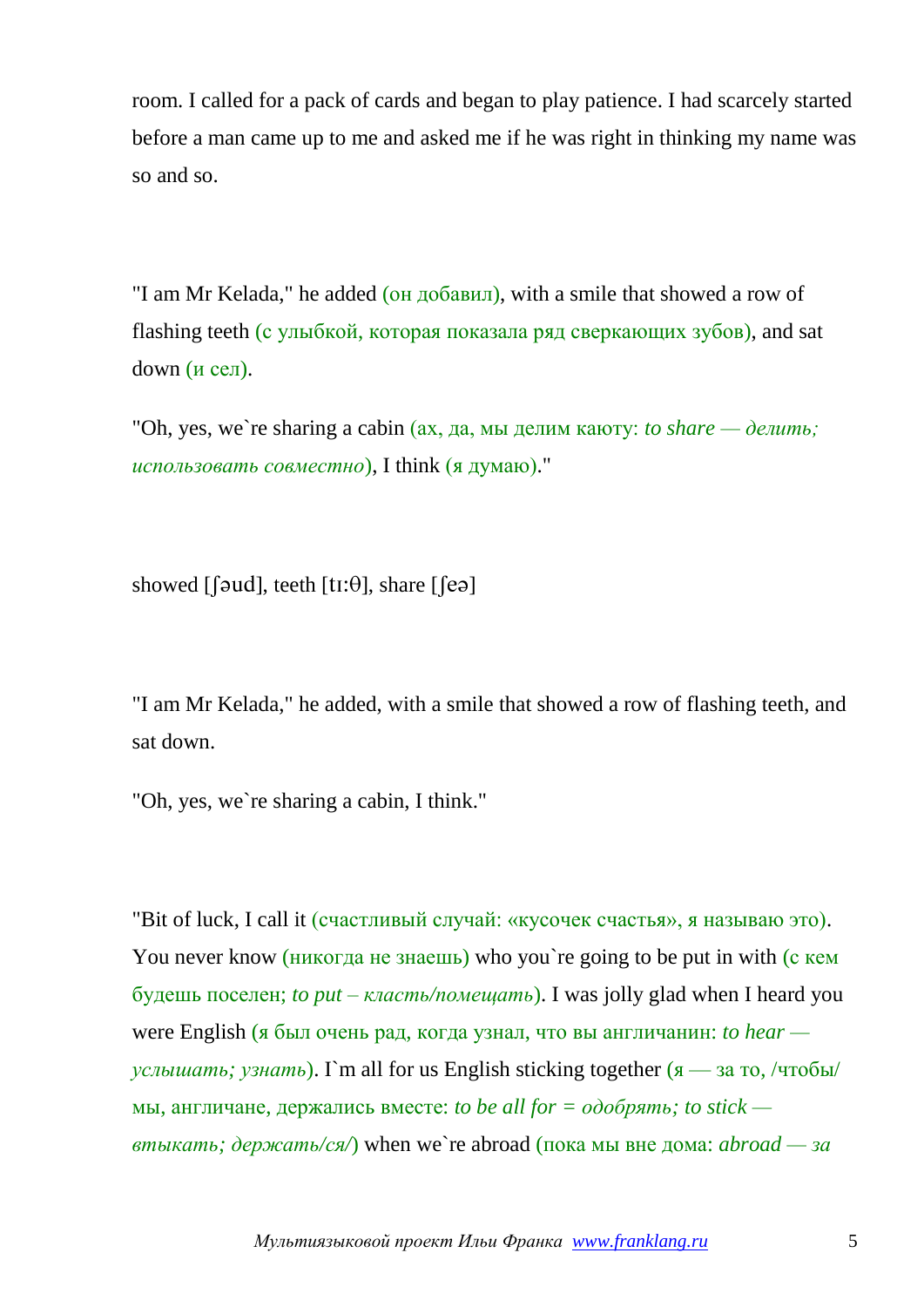*границей; вне дома*), if you understand what I mean (если вы понимаете, что я имею в виду)."

I blinked (я мигнул /глазами/).

jolly  $[d, \infty:]$ , heard  $[h \in \mathcal{A}]$ , together  $[t \circ ' \circ \circ \circ]$ , abroad  $[\circ' \circ \circ \circ]$ 

"Bit of luck, I call it. You never know who you`re going to be put in with. I was jolly glad when I heard you were English. I`m all for us English sticking together when we're abroad, if you understand what I mean."

I blinked.

"Are you English (вы англичанин)?" I asked, perhaps tactlessly (спросил я, пожалуй, бестактно).

"Rather (конечно, да). You don`t think I look like an American, do you (вы ведь не думаете, что я похож на американца, не так ли)? British to the backbone (англичанин до мозга костей), that`s what I am (вот кто я)."

To prove it, Mr Kelada took out of his pocket a passport (чтобы подтвердить это, мистер Келада вынул из своего кармана паспорт) and airily waved it under my nose (и слегка помахал им перед моим носом).

rather  $[$ 'r $a$ :ðə], prove  $[pru:v]$ , airily  $[$ 'eər $1l1]$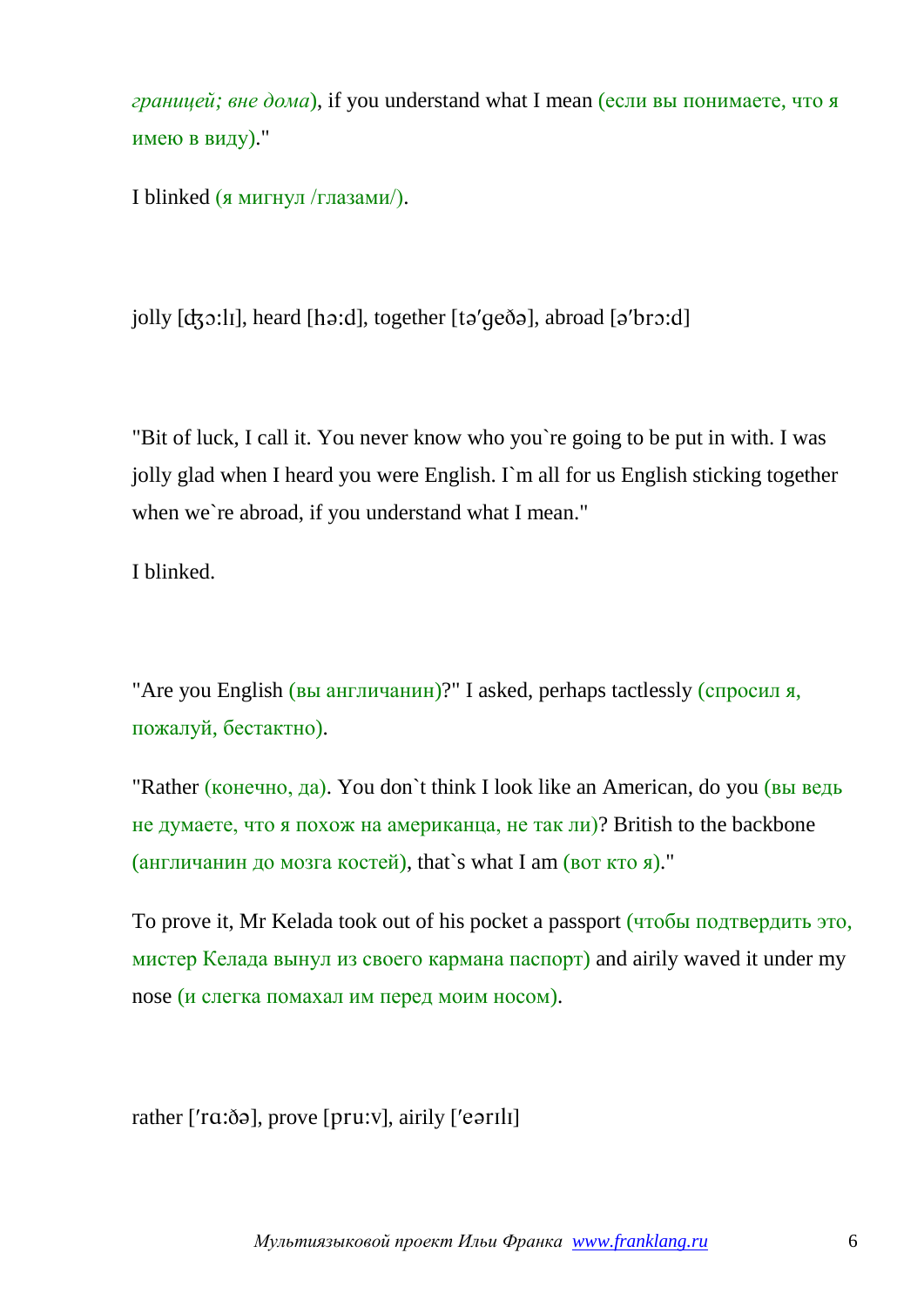"Are you English?" I asked, perhaps tactlessly.

"Rather. You don`t think I look like an American, do you? British to the backbone, that`s what I am."

To prove it, Mr Kelada took out of his pocket a passport and airily waved it under my nose.

King George has many strange subjects (у короля Георга много странных подданных: *subject — тема, предмет; подданный*). Mr Kelada was short and of a sturdy build (мистер Келада был низкий и крепкого телосложения), cleanshaven and dark-skinned (чисто выбритый и смуглый: «темнокожий»), with a fleshy hooked nose (с мясистым крючковатым носом) and very large, lustrous and liquid eyes (и очень большими, блестящими и влажными глазами). His long black hair was sleek and curly (его длинные темные волосы были лоснящимися и кудрявыми). He spoke with a fluency in which there was nothing English (он говорил бегло: «с беглостью», в которой не было ничего английского) and his gestures were exuberant (и его жесты были многочисленными: «бьющими через край»). I fell pretty sure (я был почти уверен: *pretty — в значительной степени*) that a closer inspection of that British passport would have betrayed the fact (что более тщательная проверка того британского паспорта вскрыла бы факт: *close — близкий; тщательный*) that Mr Kelada was born under a bluer sky than is generally seen in England (что мистер Келада был рожден под более синим небом, чем /то, которое/ обычно видят в Англии).

sturdy ['sta:dɪ], lustrous [' $l$ Astras], gesture ['d $\frac{1}{2}$ est $\frac{1}{2}$ ], exuberant [Iq'z $\frac{1}{2}$ u:barant]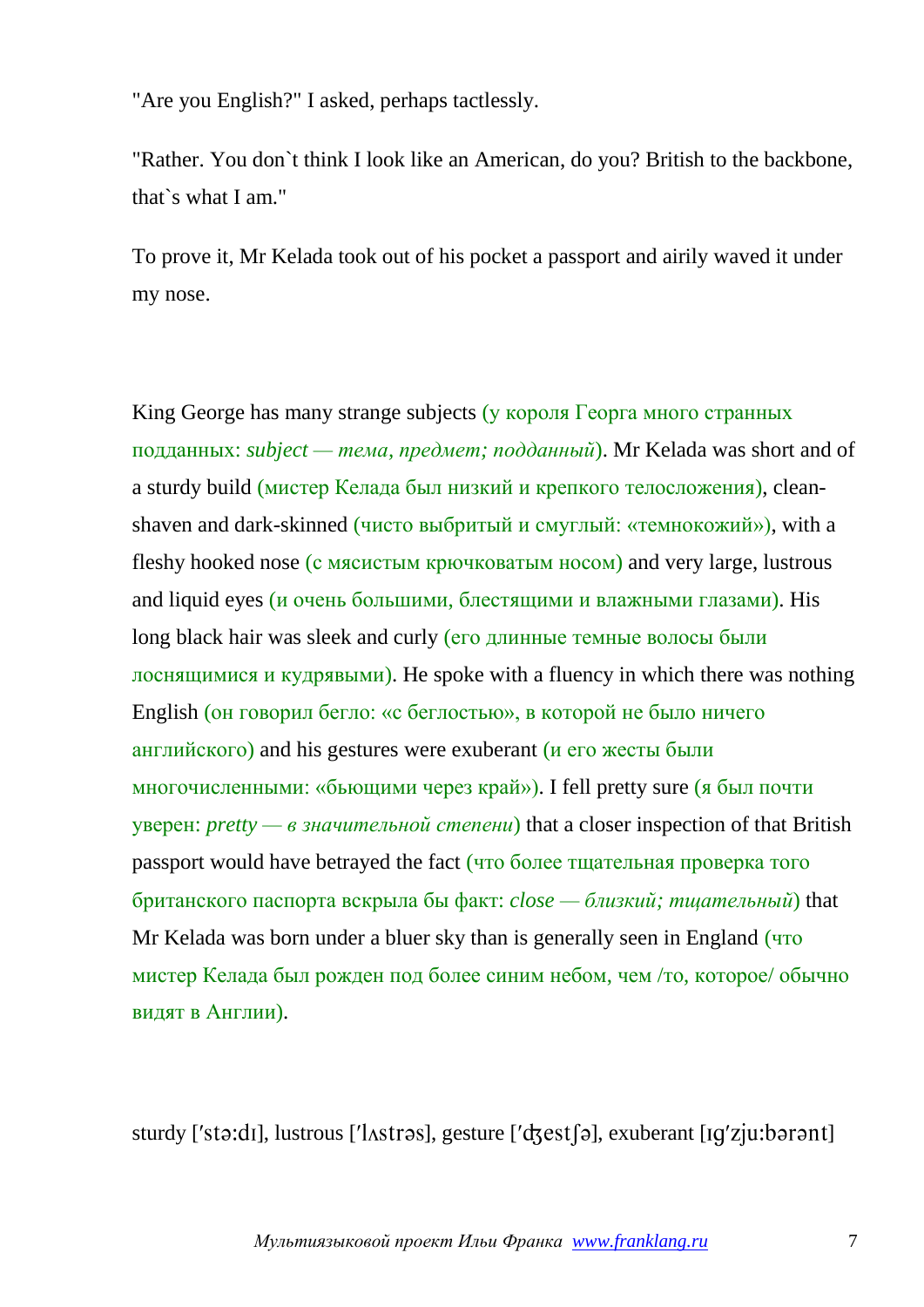King George has many strange subjects. Mr Kelada was short and of a sturdy build, clean-shaven and dark-skinned, with a fleshy hooked nose and very large, lustrous and liquid eyes. His long black hair was sleek and curly. He spoke with a fluency in which there was nothing English and his gestures were exuberant. I fell pretty sure that a closer inspection of that British passport would have betrayed the fact that Mr Kelada was born under a bluer sky than is generally seen in England.

"What will you have (что вы будете)?" he asked me.

I looked at him doubtfully (я взглянул на него недоверчиво/с недоумением: *to doubt — сомневаться/не доверять*). Prohibition was in force (сухой закон: «запрет» был в силе) and to all appearance the ship was bone-dry (и, судя по всему, на судне не было спиртного: «судно было сухим»). When I am not thirsty (когда я не испытываю жажды: «не есть жаждущий») I do not know which I dislike more (я не знаю, что я не люблю больше), ginger ale (имбирный эль) or lemon squash (или лимонад). But Mr Kelada flashed an oriental smile at me (но мистер Келада сверкнул мне восточной улыбкой).

doubtfully ['dautfull], prohibition [  $prqu$ ] [[  $\partial$ n], appearance [ $\partial$ 'p $\partial$  praress], thirsty  $[$ ' $\theta$  $\vartheta$ :sti], oriental  $[\vartheta$ :ri'entl]

"What will you have?" he asked me.

I looked at him doubtfully. Prohibition was in force and to all appearance the ship was bone-dry. When I am not thirsty I do not know which I dislike more, ginger ale or lemon squash. But Mr Kelada flashed an oriental smile at me.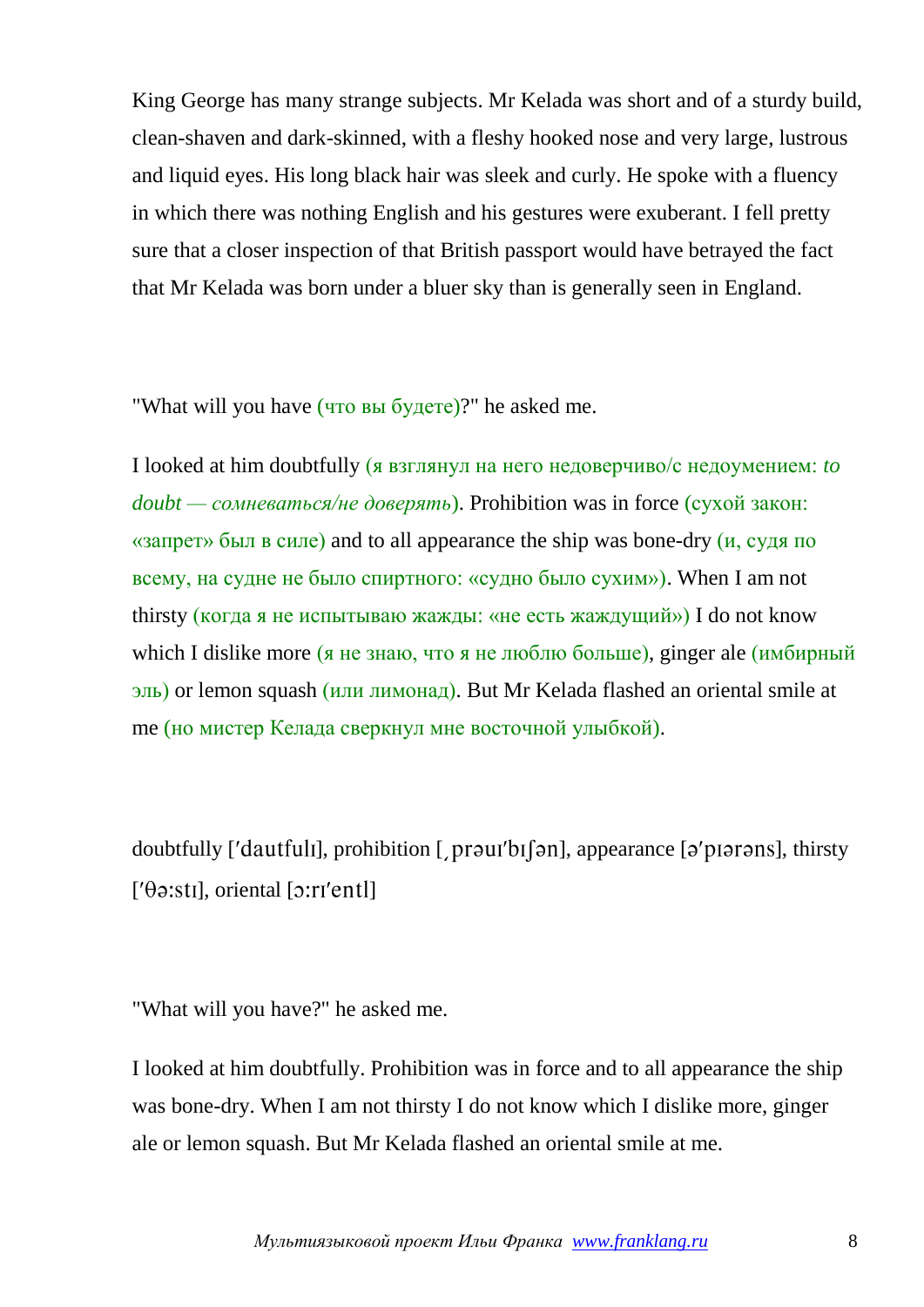"Whisky and soda or a dry martini (виски с содовой или сухой мартини), you have only to say the word (вам нужно только сказать слово)."

From each of his hip pockets (из каждого заднего кармана) he fished a flask and laid it on the table before me (он достал по фляжке и положил на стол передо мной). I chose the martini (я выбрал мартини), and calling the steward (и подозвав стюарда) he ordered a tumbler of ice and a couple of glasses (он заказал бокал со льдом и пару стаканов).

flask [ $fla:sk$ ], steward [ $stjuad$ ], tumbler [' $tambl$ ], couple [ $kapl$ ]

"Whisky and soda or a dry martini, you have only to say the word."

From each of his hip pockets he fished a flask and laid it on the table before me. I chose the martini, and calling the steward he ordered a tumbler of ice and a couple of glasses.

"A very good cocktail (очень хороший коктейль)," I said.

"Well, there are plenty more where that came from (ну, есть гораздо лучше /там/ откуда этот; *to come — приходить; поставляться*), and if you`ve got any friends on board (и если у вас есть друзья на борту), you tell them you`ve got a pal (вы говорите им, /что/ у вас есть приятель) who`s got all the liquor in the world (у которого есть все/любые спиртные напитки в мире)."

board  $[b \circ d]$ , liquor  $[′$ l $lk \circ ]$ , world  $[$ w $\circ$ : $]$ d $]$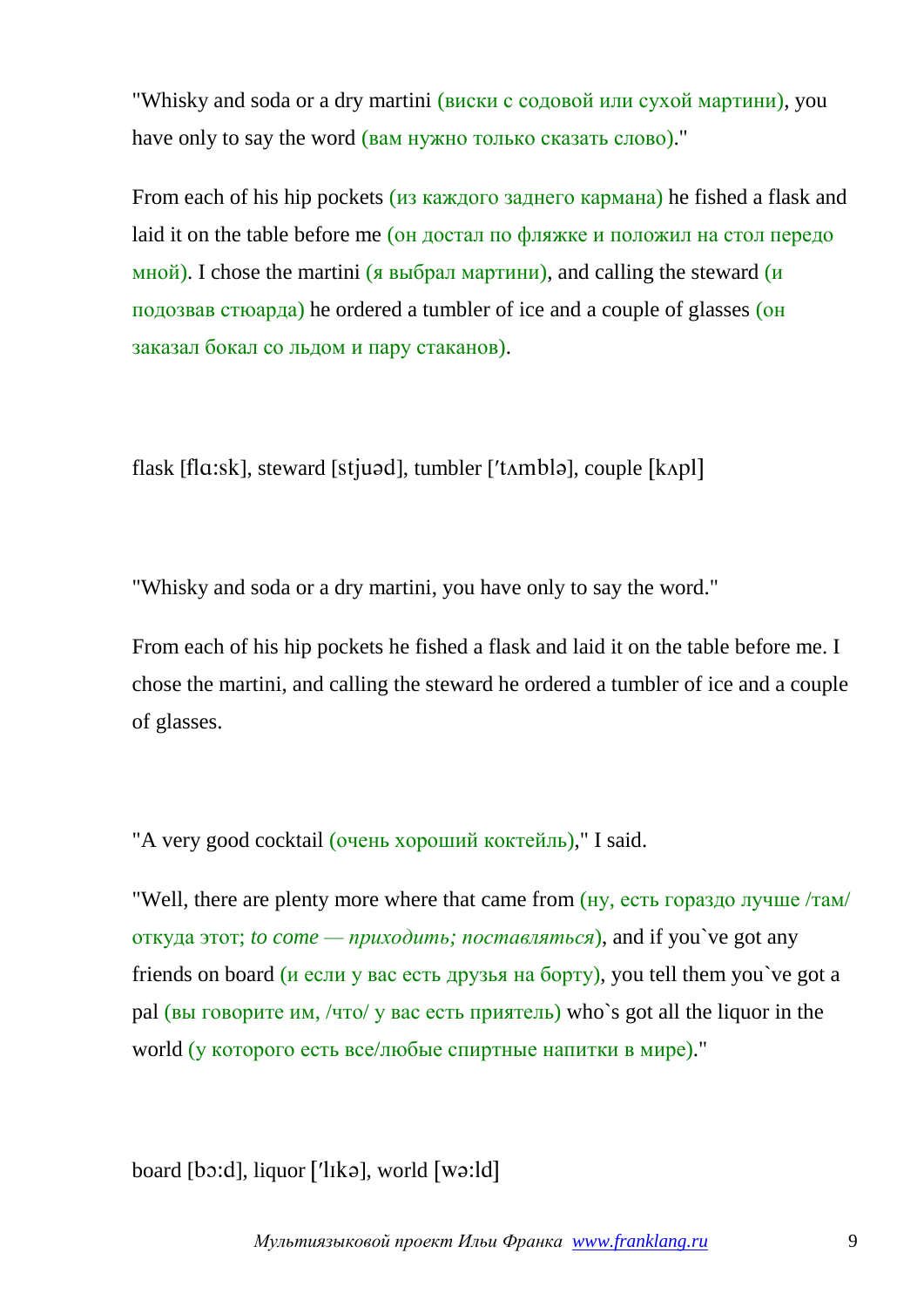"A very good cocktail," I said.

"Well, there are plenty more where that came from, and if you`ve got any friends on board, you tell them you`ve got a pal who`s got all the liquor in the world."

Mr Kelada was chatty (мистер Келада был словоохотлив). He talked of New York and of San Francisco (он говорил о Нью-Йорке и о Сан-Франциско). Не discussed plays (он обсуждал спектакли: *play — игра; спектакль/драма*), pictures (картины), and politics (и политику). He was patriotic (он был патриотичен). The Union Jack is an impressive piece of drapery (британский  $\phi$ лаг – волнующее полотнище: «кусок материи»), but when it is nourished by a gentleman from Alexandria or Beirut (но когда он поддерживается джентльменом из Александрии или Бейрута), I cannot but feel that it loses somewhat in dignity (я не могу не чувствовать: «не могу, но чувствую», что он теряет часть своего достоинства: «что-то в своем достоинстве»). Mr Kelada was familiar (мистер Келада был фамильярен).

drapery ['dreɪpərɪ], nourish ['nʌrɪʃ], familiar [fə'mɪljə]

Mr Kelada was chatty. He talked of New York and of San Francisco. He discussed plays, pictures, and politics. He was patriotic. The Union Jack is an impressive piece of drapery, but when it is nourished by a gentleman from Alexandria or Beirut, I cannot but feel that it loses somewhat in dignity. Mr Kelada was familiar.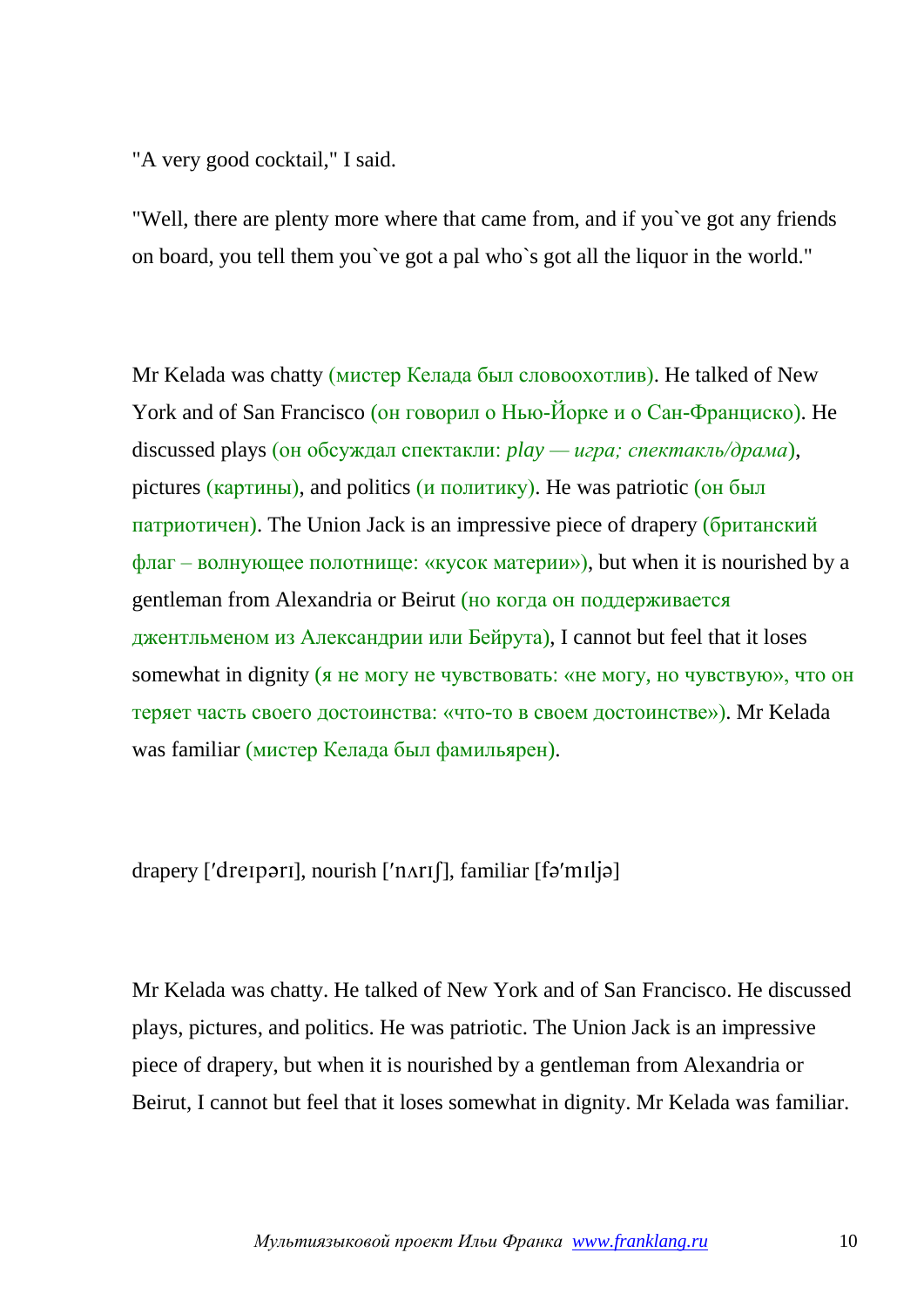I do not wish to put on airs (я не хочу напускать на себя важность/задирать нос), but I cannot help feeling (но я не могу не чувствовать: *to help помогать; удерживаться*) that it is seemly in a total stranger (что совершенно незнакомому человеку подобает: «это есть подобающе/благопристойно») to put "mister" before my name when he addresses me (ставить /слово/ «мистер» перед моим именем, когда он обращается ко мне). Mr Kelada, doubtless to set me at my case (мистер Келада, несомненно, /чтобы/ поставить меня на место: *case — случай; положение*), used no such formality (не использовал такой формальности). I did not like Mr Kelada (мне не нравился мистер Келада). I had put aside the cards when he sat down (я отложил в сторону карты, когда он сел), but now, thinking that for this first occasion (но теперь, думая, что на /этот/ первый раз) our conversation had lasted long enough (наш разговор продолжался достаточно долго), I went on with my game (я продолжил свою игру).

doubtless ['dautlis], formality [fɔ: 'mæliti], enough [I'nʌf]

I do not wish to put on airs, but I cannot help feeling that it is seemly in a total stranger to put "mister" before my name when he addresses me. Mr Kelada, doubtless to set me at my case, used no such formality. I did not like Mr Kelada. I had put aside the cards when he sat down, but now, thinking that for this first occasion our conversation had lasted long enough, I went on with my game.

"The three on the four (тройку на четверку)," said Mr Kelada.

There is nothing more exasperating (нет ничего более невыносимого) when you are playing patience (когда вы раскладываете пасьянс) than to be told where to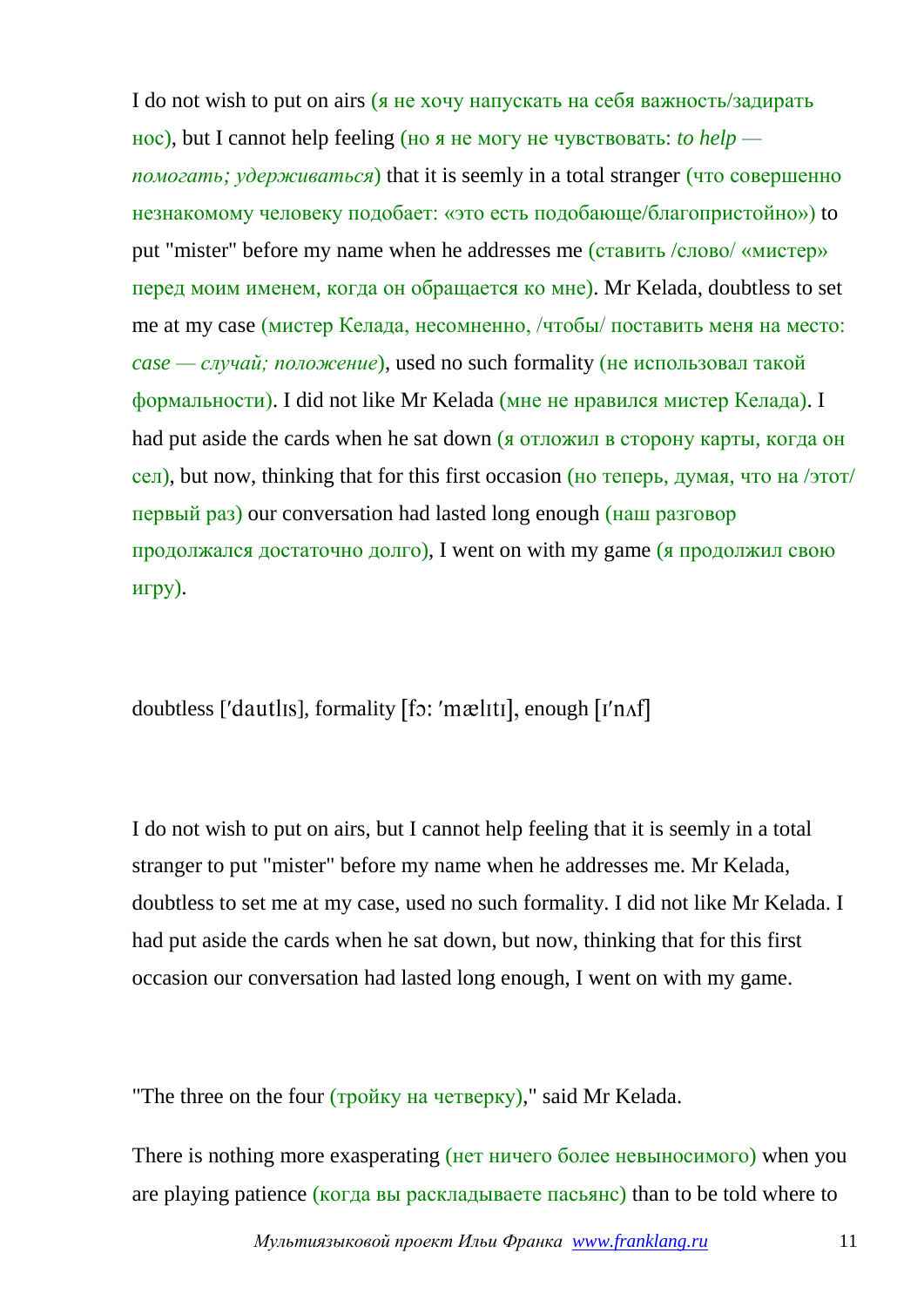put the card you have turned up (чем когда вам говорят, куда класть карту, /которую/ вы подняли/перевернули) before you have had a chance to look for yourself (до того как вы имели возможность поискать /место для карты/ самому).

"It`s coming out (получается: *to come out — выходить; получаться, складываться*), it`s coming out," he cried (закричал он). "The ten on the knave (десятку на валета)."

With rage and hatred in my heart I finished (с гневом и ненавистью в моем сердце я закончил).

exasperating [Ig'zɑ:spəreɪtɪŋ], patience ['peɪsən], knave [neɪv], hatred ['heitrid], heart [hɑ:t]

"The three on the four," said Mr Kelada.

There is nothing more exasperating when you are playing patience than to be told where to put the card you have turned up before you have had a chance to look for yourself.

"It`s coming out, it`s coming out," he cried. "The ten on the knave."

With rage and hatred in my heart I finished.

Then he seized the pack (потом он схватил колоду).

"Do you like card tricks (вы любите карточные фокусы)?"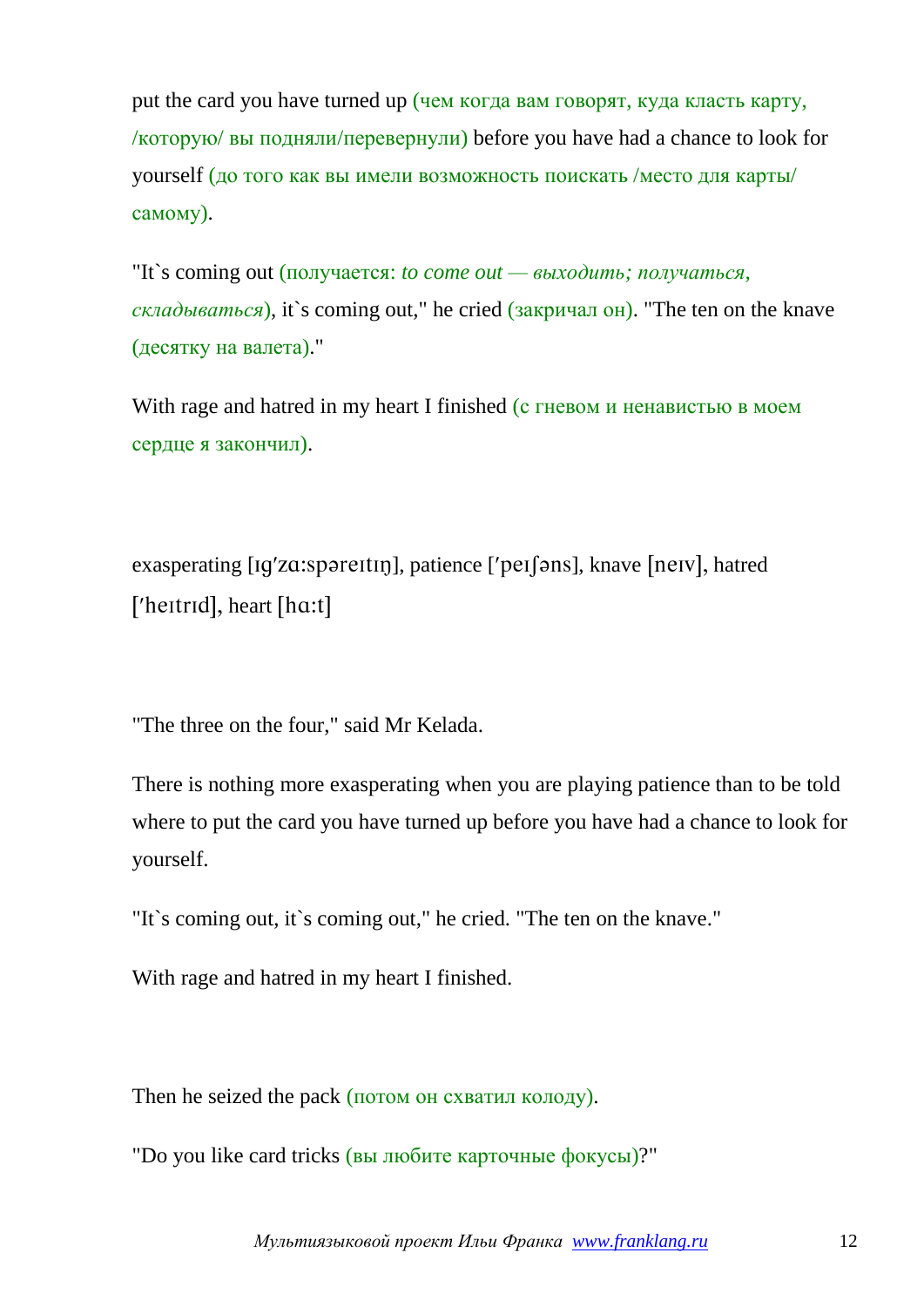"No, I hate card tricks (нет, я ненавижу карточные фокусы)," I answered (ответил я).

"Well, I`ll just show you this one (хорошо, я только покажу вам вот этот)."

He showed me three (он показал мне три). Then I said I would go down to the dining-room and get my seat at table (потом я сказал, что спущусь в столовую и займу место за столом).

"Oh, that`s all right,  $(0, 70/0) \times 10^{10} =$  не беспокойтесь)" he said. "T ve already taken a seat for you (я уже занял место для вас). I thought that as we were in the same state-room (я подумал, что раз мы /путешествуем/ в одной каюте) we might just as well sit at the same table (мы могли бы так же сидеть за одним: «тем же» столом: *just as well — с тем же успехом/также*)".

I did not like Mr Kelada.

seize [s1:z], answer ['a:nsə], show [[əu], already [ $\sigma$ :]'redi], thought [ $\theta$  $\sigma$ :t]

Then he seized the pack.

"Do you like card tricks?"

"No, I hate card tricks," I answered.

"Well, I'll just show you this one."

He showed me three. Then I said I would go down to the dining-room and get my seat at table.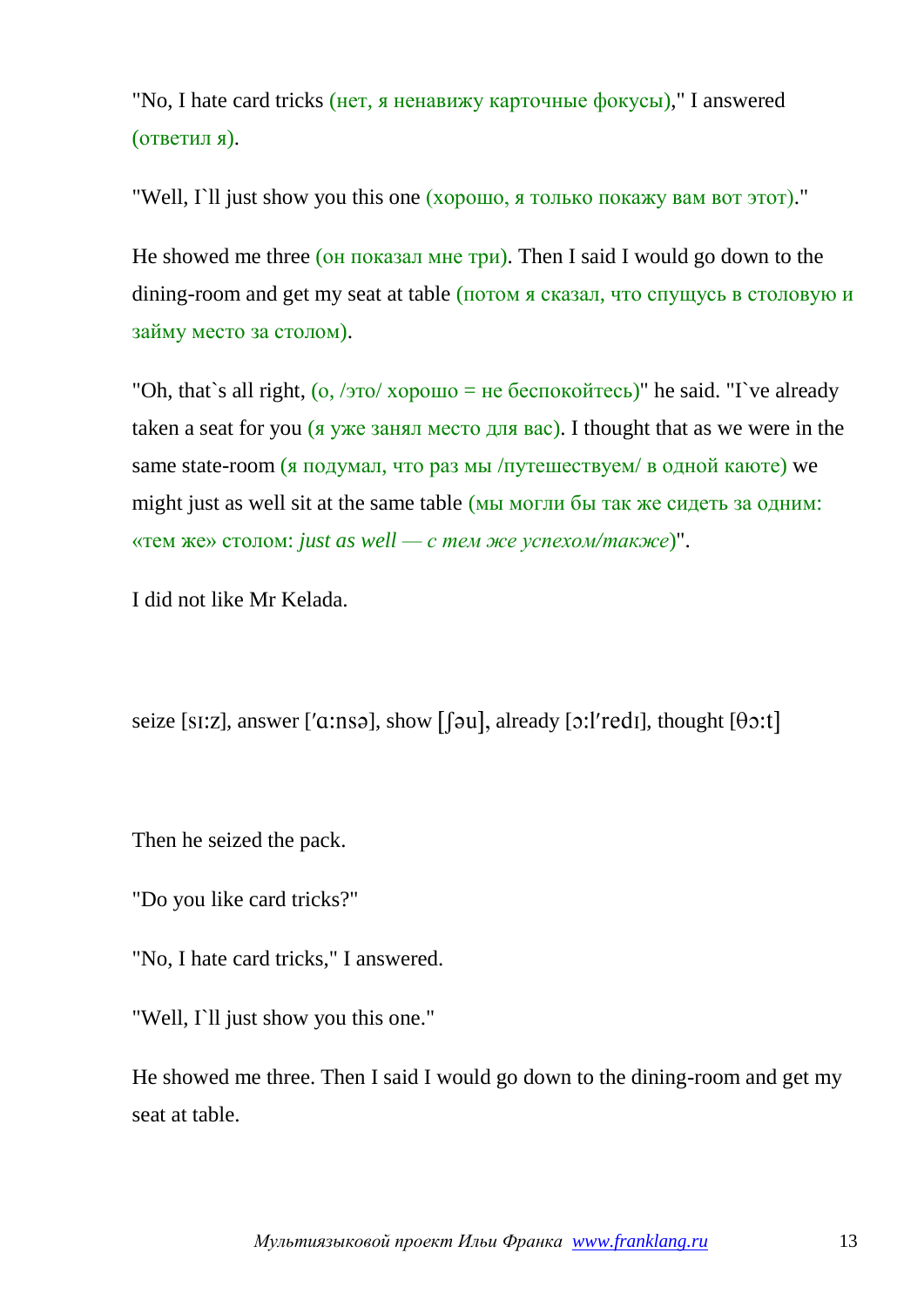"Oh, that`s all right," he said. "I`ve already taken a seat for you. I thought that as we were in the same state-room we might just as well sit at the same table."

I did not like Mr Kelada.

I not only shared a cabin with him (я не только делил с ним каюту) and ate three meals a day at the same table (и ел три раза: «три еды» в день за одним: «за тем же» столом), but I could not walk round the deck without his joining me (но я не мог прогуляться по палубе без его сопровождения: «без того, чтобы он ко мне присоединился»). It was impossible to snub him (было невозможно дать ему отпор). It never occurred to him (ему никогда не приходило на ум: *to occur* — *случаться; приходить на ум*) that he was not wanted (что его не хотят видеть: «он не желаем  $=$  нежелателен»). He was certain that you were as glad to see him as he was to see you (он был уверен, что вы /были/ так же рады видеть его, как он был /рад/ — видеть вас).

ate  $[et]$ , could  $[kud]$ , walk  $[w \cdot k]$ , certain  $[s \cdot t \cdot t]$ 

I not only shared a cabin with him and ate three meals a day at the same table, but I could not walk round the deck without his joining me. It was impossible to snub him. It never occurred to him that he was not wanted. He was certain that you were as glad to see him as he was to see you.

In your own house (в своем собственном доме) you might have kicked him downstairs (вы могли бы спустить его с лестницы: «иметь столкнутым его вниз по ступенькам») and slammed the door in his face  $(u$  захлопнуть дверь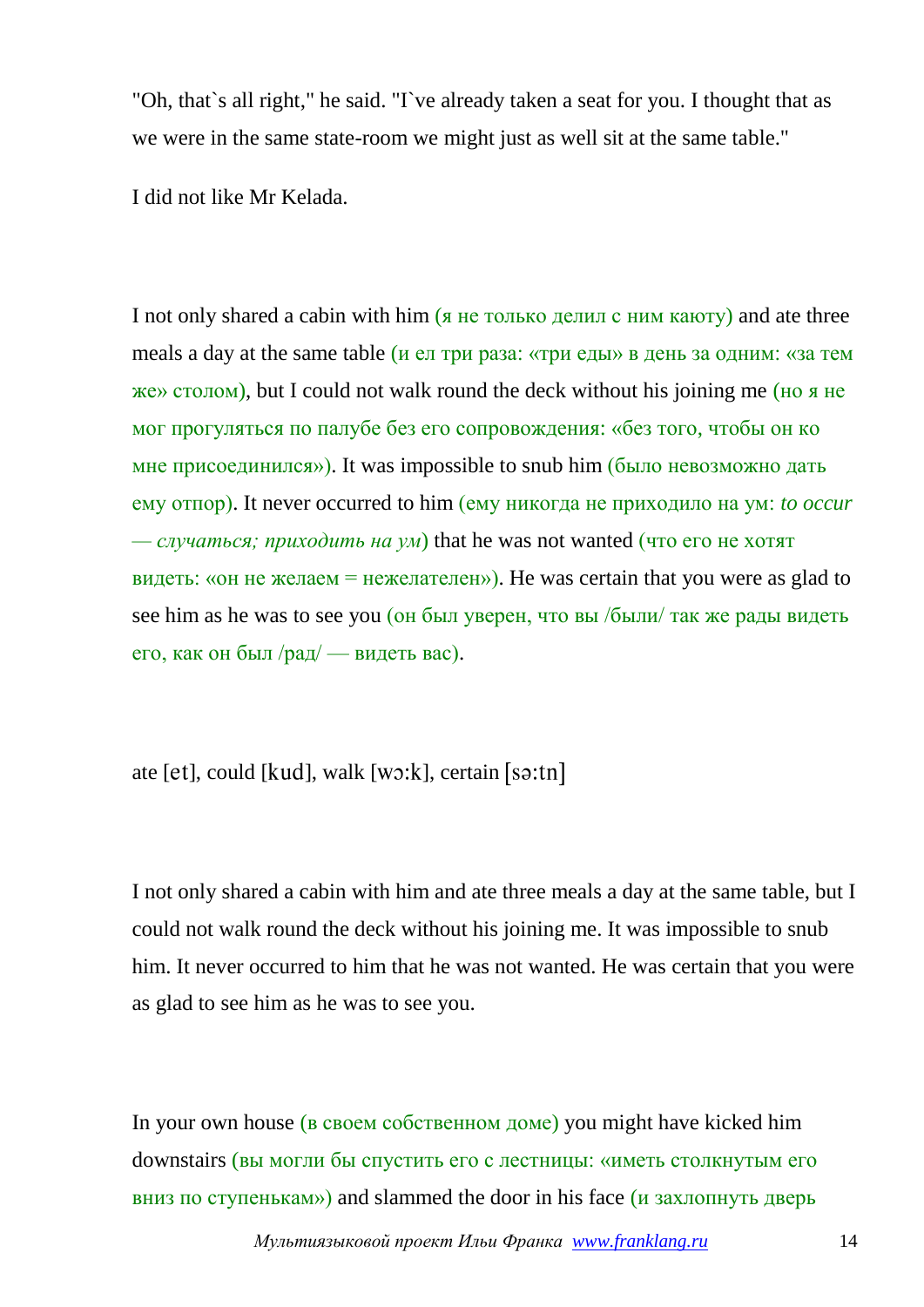перед его лицом: «в его лицо») without the suspicion dawning on him that he was not a welcome visitor (без того, чтобы сомнение прокралось в его сердце, что он не был желанным гостем: *to dawn — светать; становиться ясным, доходить*). He was a good mixer (он был общительным человеком; *to mix смешивать/ся/*), and in three days knew everyone on board (и через три дня знал каждого на борту). He ran everything (он участвовал во всем; *to run бежать; участвовать*). He managed the sweeps (он принимал ставки: «руководил/управлял тотализатором»: *sweep — подметание; пари на скачках/тотализатор*), conducted the auctions (проводил аукционы), collected money for prizes at the sports (собирал деньги на призы в спортивных состязаниях), got up quoit and golf matches (организовывал матчи по метанию колец в цель и гольфу; *to get up — вставать; организовывать, подготавливать*), organized the concert and arranged the fancy-dress ball (организовал концерт и устроил маскарад: *fancy-dress ball — маскарад*).

downstairs ['daun'steaz], suspicion [sas'p $I$ [an], dawning  $[$ 'do:n $I$ n], auction  $['$  $:$  $k$ [ $\circ$ n], quoit [ $k$  $\circ$ nt], organize [ $\circ$ ; corrange  $[\circ']$  reindz]

In your own house you might have kicked him downstairs and slammed the door in his face without the suspicion dawning on him that he was not a welcome visitor. He was a good mixer, and in three days knew everyone on board. He ran everything. He managed the sweeps, conducted the auctions, collected money for prizes at the sports, got up quoit and golf matches, organized the concert and arranged the fancy-dress ball.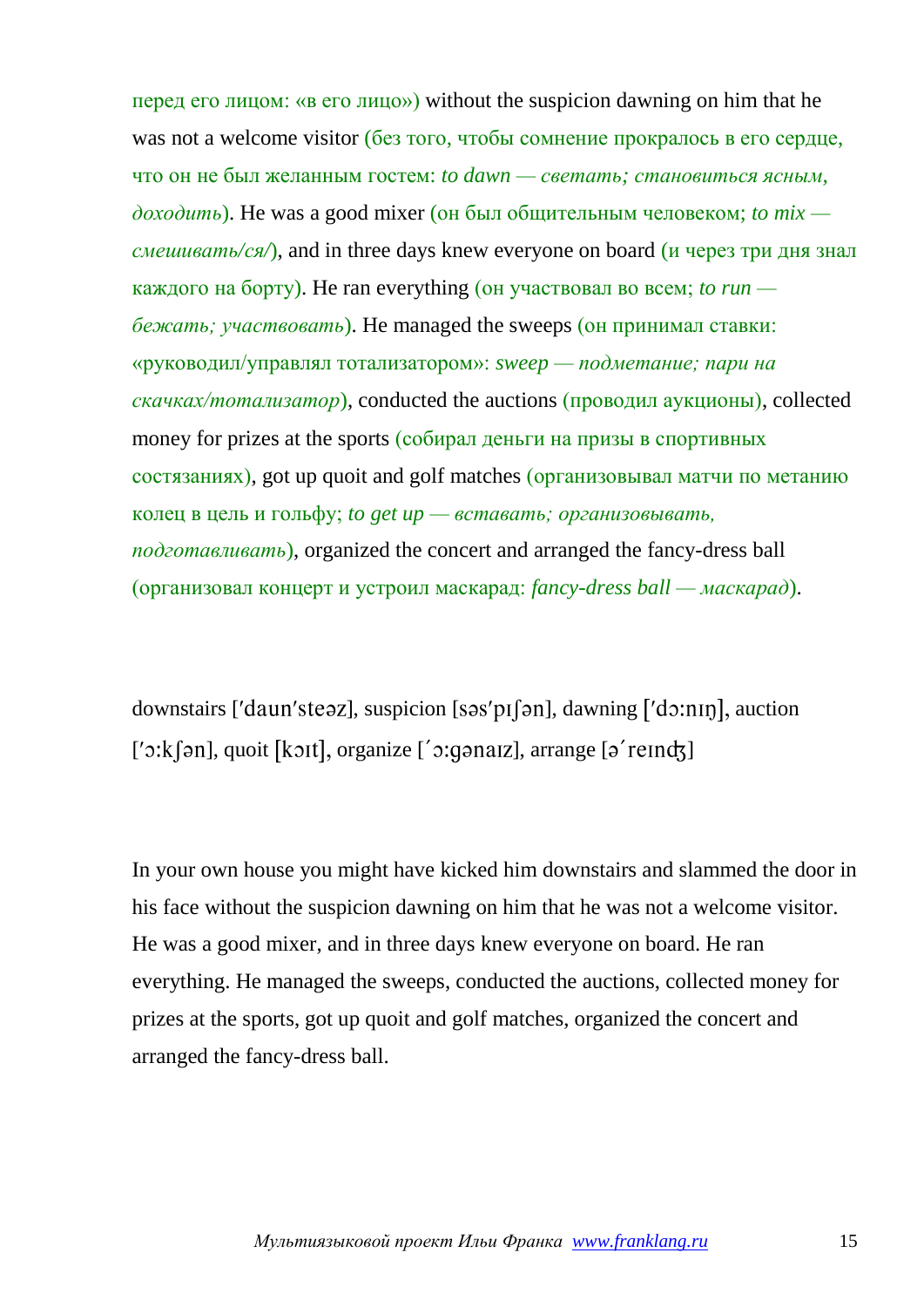He was everywhere and always (он был везде и всегда). He was certainly the best hated man in the ship (он был несомненно самым ненавистным человеком на судне). We called him Mr Know-All, even to his face (мы называли его мистер Всезнайка, даже в лицо). He took it as a compliment (он воспринял это как комплимент; *to take — брать; воспринимать*). But it was at mealtimes that he was most intolerable (но наиболее невыносимым он был во время еды: «но это было во время принятия пищи, что он был наиболее невыносимым»). For the better part of an hour (почти в течение часа: «большей части часа»; *the better part — «лучшая часть»*) then he had us at his mercy (тогда мы были в его власти: «он имел нас в своей милости»). He was hearty (он был энергичным: *hearty — сердечный; энергичный*), jovial (веселым/общительным), loquacious and argumentative (словоохотливым и любящим спорить). He knew everything better than anybody else (он знал все лучше, чем кто-то еще), and it was an affront to his overweening vanity  $\frac{\mu}{300}$  было оскорблением/унижением его самоуверенного самолюбия: *vanity — суета; самолюбие/тщеславие*) that you should disagree with him (/что/ если вы не согласитесь с ним).

certainly  $\lceil$ 'sa:tnli, intolerable  $\lceil$ In'to:larabl, jovial  $\lceil$ 'dzauvjal, loquacious  $[$ [ləu'kweɪ $[s]$ , argumentative  $[$  a:gju:'mentətɪv], affront  $[s]$ 'frʌnt]

He was everywhere and always. He was certainly the best hated man in the ship. We called him Mr Know-All, even to his face. He took it as a compliment. But it was at mealtimes that he was most intolerable. For the better part of an hour then he had us at his mercy. He was hearty, jovial, loquacious and argumentative. He knew everything better than anybody else, and it was an affront to his overweening vanity that you should disagree with him.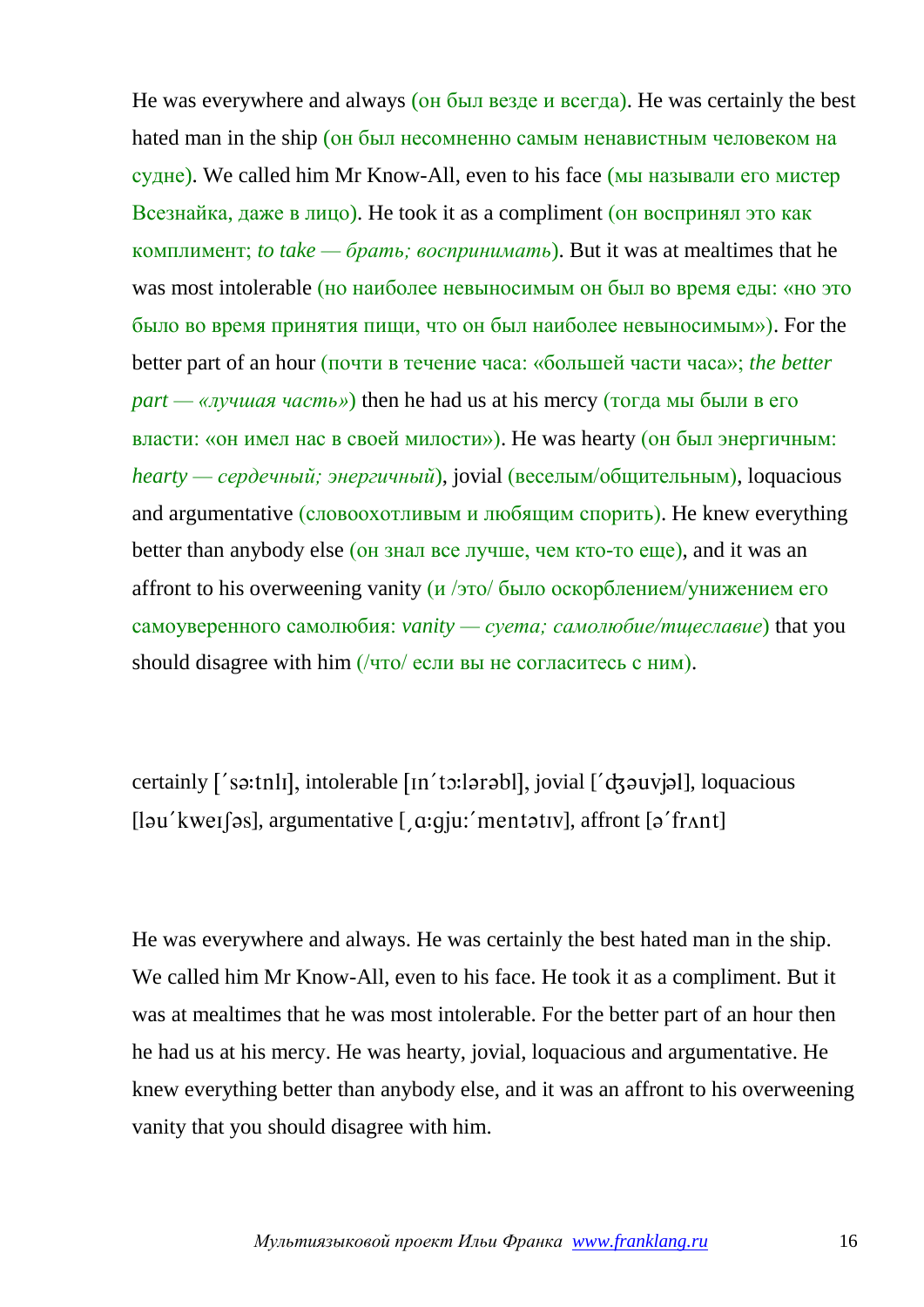He would not drop a subject (он никогда не оставлял тему разговора: *to drop капать, бросать; оставлять*), however unimportant (насколько бы незначительной /она ни была/: *important — важный*), till he had brought you round to his way of thinking (пока он не склонит вас к своей точке зрения: «приведет вас вокруг к его способу думать»; *to bring — приносить; заставлять/убеждать*). The possibility that he could be mistaken (вероятность, что он мог ошибаться: «быть ошибающимся»; *to mistake*) never occurred to him (никогда не приходила ему /в голову/). He was the chap who knew (он был тем парнем, кто знает). We sat at the doctor`s table (мы сидели за столом /судового/ врача). Mr Kelada would certainly have had it all his own way (мистер Келада, несомненно, навязал бы всем /сидящим за столом/ свое мнение: «имел бы все это по-своему»), for the doctor was lazy (так как доктор был ленив) and I was frigidly indifferent (подчеркнуто: «холодно» равнодушен/безразличен), except for a man called Ramsay who sat there also (за исключением человека по имени = *называемого* Рэмзи, который также сидел там). He was as dogmatic as Mr Kelada (он был таким же самоуверенным, как мистер Келада) and resented bitterly the Levantine`s cocksureness (и негодовал сильно по поводу самоуверенности левантинца; *to resent — негодовать, возмущаться; cocksure — совершенно уверенный*). The discussions they had (дискуссии, которые они вели: «имели») were acrimonious and interminable (были язвительными и бесконечными: *terminable — срочный/могущий быть прекращенным*).

frigidly ['frid3idli], except [ik'sept], resented [ri'zentid], Levantine ['levantain], acrimonious [  $\mathcal{R}$ kri'maunjas], interminable [in'ta:minabl]

He would not drop a subject, however unimportant, till he had brought you round to his way of thinking. The possibility that he could be mistaken never occurred to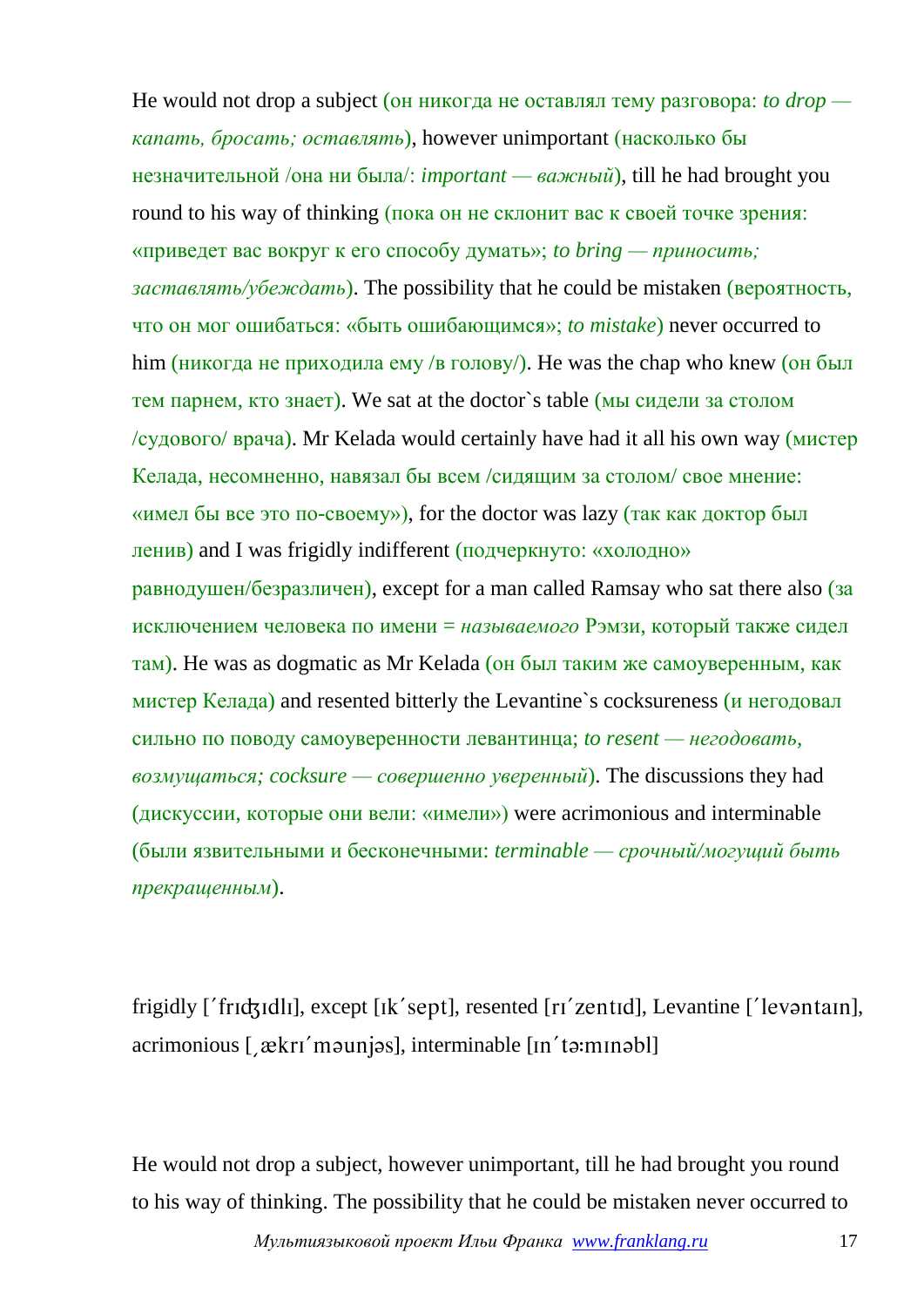him. He was the chap who knew. We sat at the doctor`s table. Mr Kelada would certainly have had it all his own way, for the doctor was lazy and I was frigidly indifferent, except for a man called Ramsay who sat there also. He was as dogmatic as Mr Kelada and resented bitterly the Levantine`s cocksureness. The discussions they had were acrimonious and interminable.

Ramsay was in the American Consular Service (Рэмзи был = *служил* в Американском Консульстве) and was stationed at Kobe (и был размещенным  $=$ *и проживал* в Кобе). He was a great heavy fellow from the Middle West (он был большим грузным человеком со Среднего Запада), with loose fat under a tight skin (со свисающим: «свободно свисающим/разрыхленным» жиром под толстой кожей), and he bulged out of this really-made clothes (и он едва помещался: *«выпирал из»* в своем дешевом костюме: *really натурально/истинно; made — сделанный/изготовленный*). He was on his way back to resume his post (он возвращался, чтобы продолжить службу), having been on a flying visit to New York to retake his wife (после недолгого визита в Нью-Йорк, чтобы снова взять с собой жену) who had been spending a year at home (которая провела год дома). Mrs Ramsay was a very pretty little thing (миссис Рэмзи была прелестным маленьким созданием), with pleasant manners and a sense of humour (с приятными манерами и чувством юмора).

heavy  $\lceil \text{'hevi} \rceil$ , year  $\lceil \text{`pi:} \rceil$ , humour  $\lceil \text{'hju:} \rceil$ 

Ramsay was in the American Consular Service and was stationed at Kobe. He was a great heavy fellow from the Middle West, with loose fat under a tight skin, and he bulged out of this really-made clothes. He was on his way back to resume his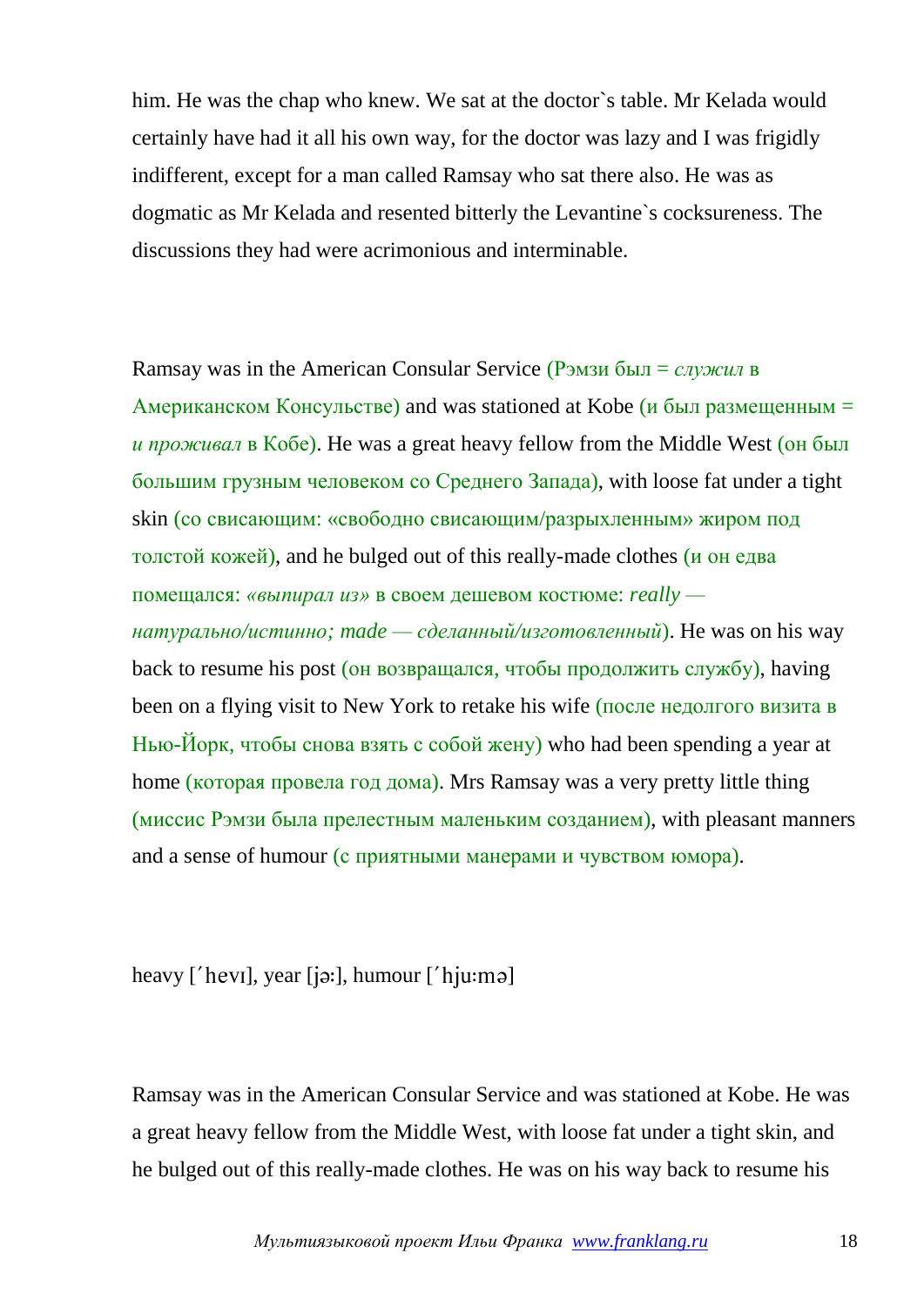post, having been on a flying visit to New York to retake his wife who had been spending a year at home. Mrs Ramsay was a very pretty little thing, with pleasant manners and a sense of humour.

The Consular Service is ill-paid (консульская служба плохо оплачивается: *ill нездоровый; плохо*; *to pay — платить*), and she was dressed always very simply (и она была одета всегда очень просто); but she knew how to wear her clothes (но она знала, как носить = *умела носить* свою одежду). She achieved an effect of quiet distinction (она достигала эффекта элегантности: «спокойной оригинальности»).

 $\alpha$ clothes [klauðz], quiet ['kwarat], particular [pa'tikjula]

The Consular Service is ill-paid, and she was dressed always very simply; but she knew how to wear her clothes. She achieved an effect of quiet distinction.

I should not have paid any particular attention to her (я не обратил бы на нее особого внимания: *to pay — платить; оказывать/обращать*) but that she possessed a quality that may be common enough in women (но она обладала качеством, которое, может быть, обычно свойственно женщинам; *common частый/обыкновенный*), but nowadays is not obvious in their demeanour (но в настоящее время не проявляется: «не есть явно» в их поведении). You could not look at her without being struck by her modesty (вы не могли смотреть на нее, не будучи пораженными ее скромностью; *to strike — бить; поражать*).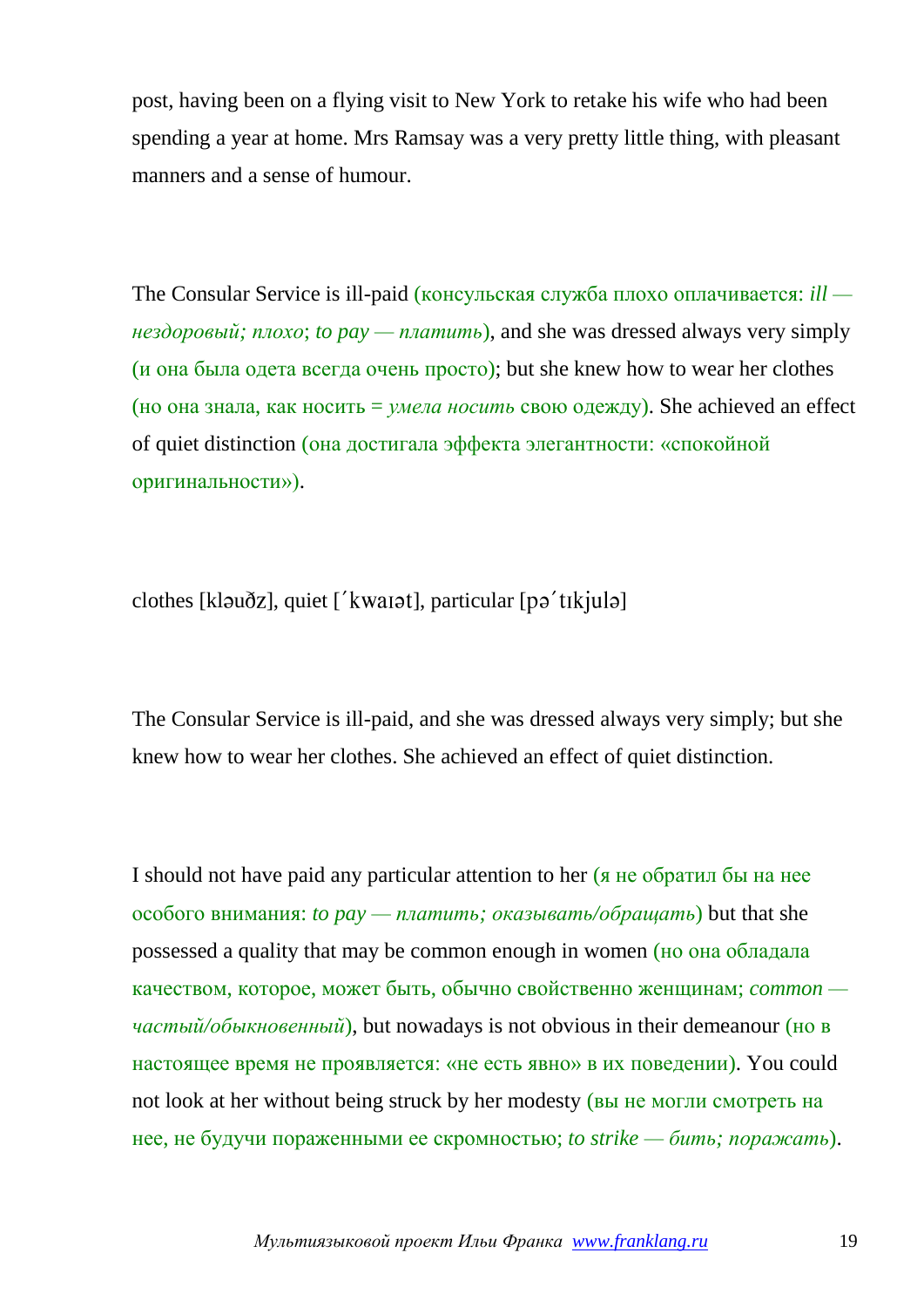It shone in her (она/скромность/ светилась в ней) like a flower on a coat (как цветок на /лацкане/ пальто/пиджака).

enough  $[i'$ n $\Lambda$ f, women  $[i'$ w $m$  $n]$ , obvious  $[i'$  $\Lambda$  $m$ ; demeanour  $[d'$  $m$  $m$ : $n$  $\Lambda$ 

I should not have paid any particular attention to her but that she possessed a quality that may be common enough in women, but nowadays is not obvious in their demeanour. You could not look at her without being struck by her modesty. It shone in her like a flower on a coat.

One evening at dinner (однажды вечером за ужином) the conversation by chance drifted to the subject of pearls (разговор случайно коснулся темы жемчуга: «был снесен к предмету жемчуга» *to drift — дрейфовать*). There had been in the papers a good deal of talk (в газетах было большое количество  $p\alpha$ зговоров/слухов = много писалось) about the culture pearls which the cunning Japanese were making (о /способе/ выращивания жемчуга, который хитроумные японцы создавали/разрабатывали), and the doctor remarked (и доктор заметил) that they must inevitably diminish the value of real ones (что они /искусственные жемчужины/ должны неизбежно уменьшить ценность настоящих). They were very good already (они /жемчужины, жемчуг/ были уже очень хороши); they would soon be perfect (они скоро будут превосходными).

pearls [pə: $|z|$ , culture  $\int K \wedge l(f) \circ l$ , Japanese  $\int d\zeta \otimes p \circ niz$ ], value  $\int' \vee \otimes l_i u$ :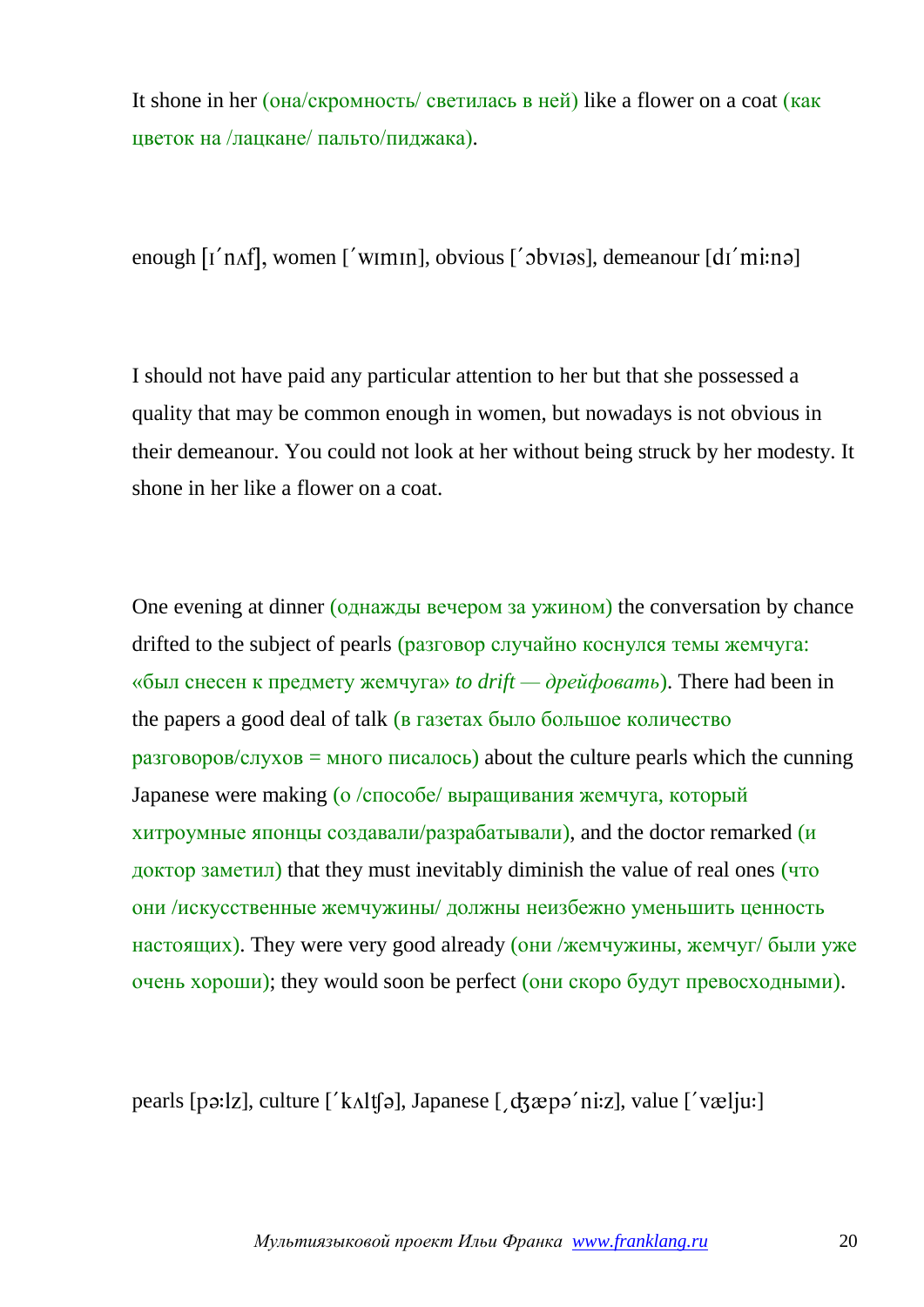One evening at dinner the conversation by chance drifted to the subject of pearls. There had been in the papers a good deal of talk about the culture pearls which the cunning Japanese were making, and the doctor remarked that they must inevitably diminish the value of real ones. They were very good already; they would soon be perfect.

Mr Kelada, as was his habit, rushed the new topic (мистер Келада, как была его привычка = *по привычке*, ухватился за новую тему: *to rush — бросаться; тараторить; встревать*). He told us all that was to be known about pearls (он рассказал нам все, что нужно было знать о жемчуге). I do not believe (я не верю) Ramsay knew anything about them at all (/что/ Рэмзи знал что-либо о них /жемчужинах/ вообще), but he could not resist the opportunity (но он не мог устоять перед возможностью) to have a fling at the Levantine (сделать выпад на Левантинца), and in five minutes (и через пять минут) we were in the middle of a heated argument (мы были в центре горячего спора: *argument довод/аргумент; спор*). I had seen Mr Kelada vehement and voluble before (я видел мистера Келада неистовым и речистым ранее), but never so voluble and vehement as now (но никогда настолько речистым и неистовым, как теперь).

 $argument$  [' $a:qjumant$ ], vehement ['vi:imant], voluble ['voljubl]

Mr Kelada, as was his habit, rushed the new topic. He told us all that was to be known about pearls. I do not believe Ramsay knew anything about them at all, but he could not resist the opportunity to have a fling at the Levantine, and in five minutes we were in the middle of a heated argument. I had seen Mr Kelada vehement and voluble before, but never so voluble and vehement as now.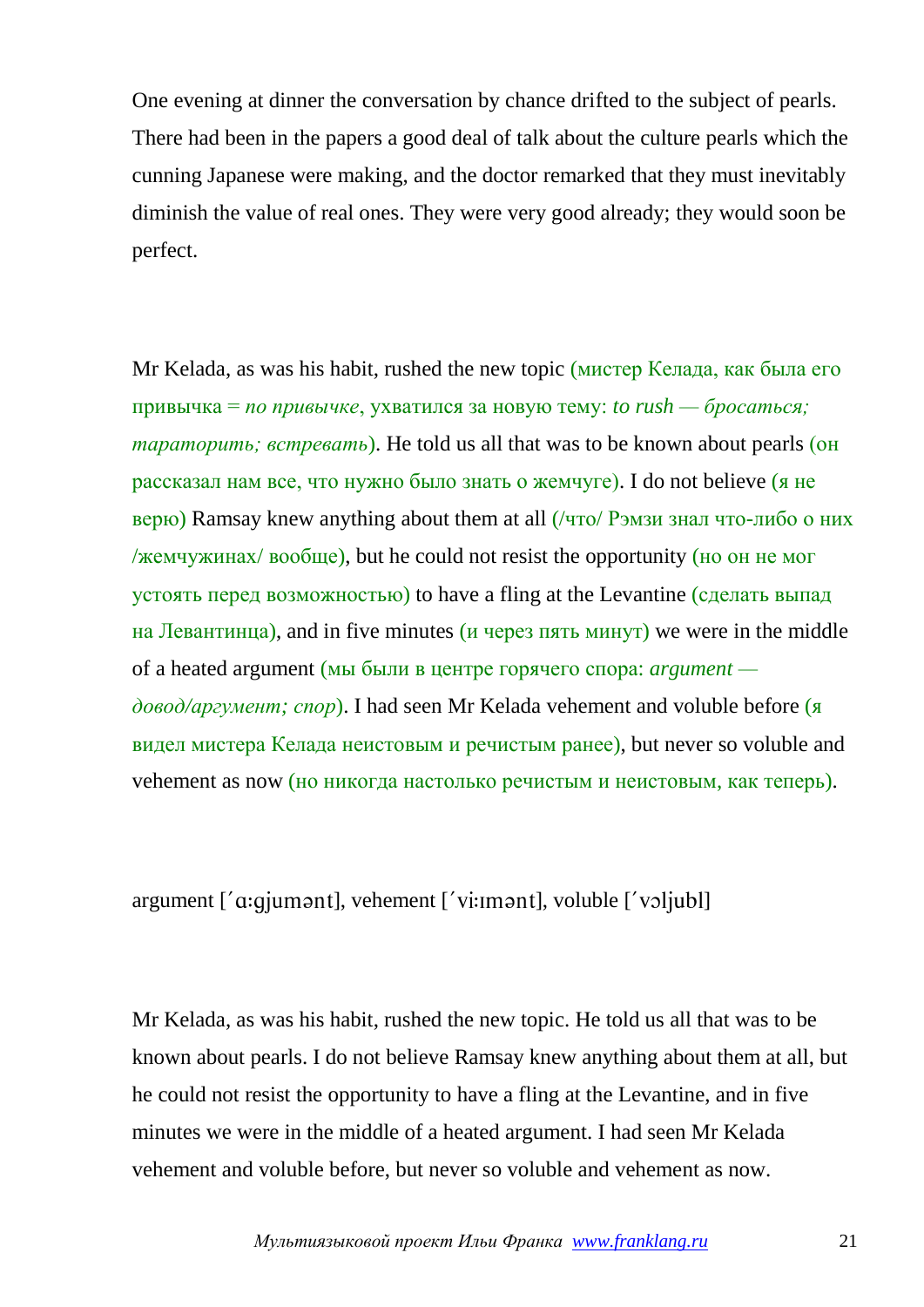At last something that Ramsay said stung him (наконец, что-то, что сказал Рэмзи, уязвило его: *to sting — жалить; причинять острую боль*), for he thumped the table and shouted (так как он ударил /кулаком/ по столу и закричал):

"Well, I ought to know what I am talking about (ну, я, должно быть знаю, о чем я говорю). I`m going to Japan just to look into this Japanese pearl business (я еду в Японию как раз взглянуть на этот японский жемчужный бизнес). I`m in the trade (это моя специальность: «я есть в этом ремесле/профессии») and there`s not a man in it (и нет ни одного человека в нем /в это деле/) who won't tell you that what I say about pearls goes (кто не сказал бы вам, что то, что я говорю о жемчуге, идет = является достоверным: *to go — идти; иметь успех, быть принятым*). I know all the best pearls in the world (я знаю все лучшие жемчужины в мире), and what I don`t know about pearls isn`t worth knowing (и то, чего я не знаю о жемчуге, не стоит знания = того и знать не стоит)."

said [sed], thumped [ $\theta$ Ampad], world [wa:ld], worth [wa: $\theta$ ]

At last something that Ramsay said stung him, for he thumped the table and shouted:

"Well, I ought to know what I am talking about. I`m going to Japan just to look into this Japanese pearl business. I`m in the trade and there`s not a man in it who won`t tell you that what I say about pearls goes. I know all the best pearls in the world, and what I don`t know about pearls isn`t worth knowing."